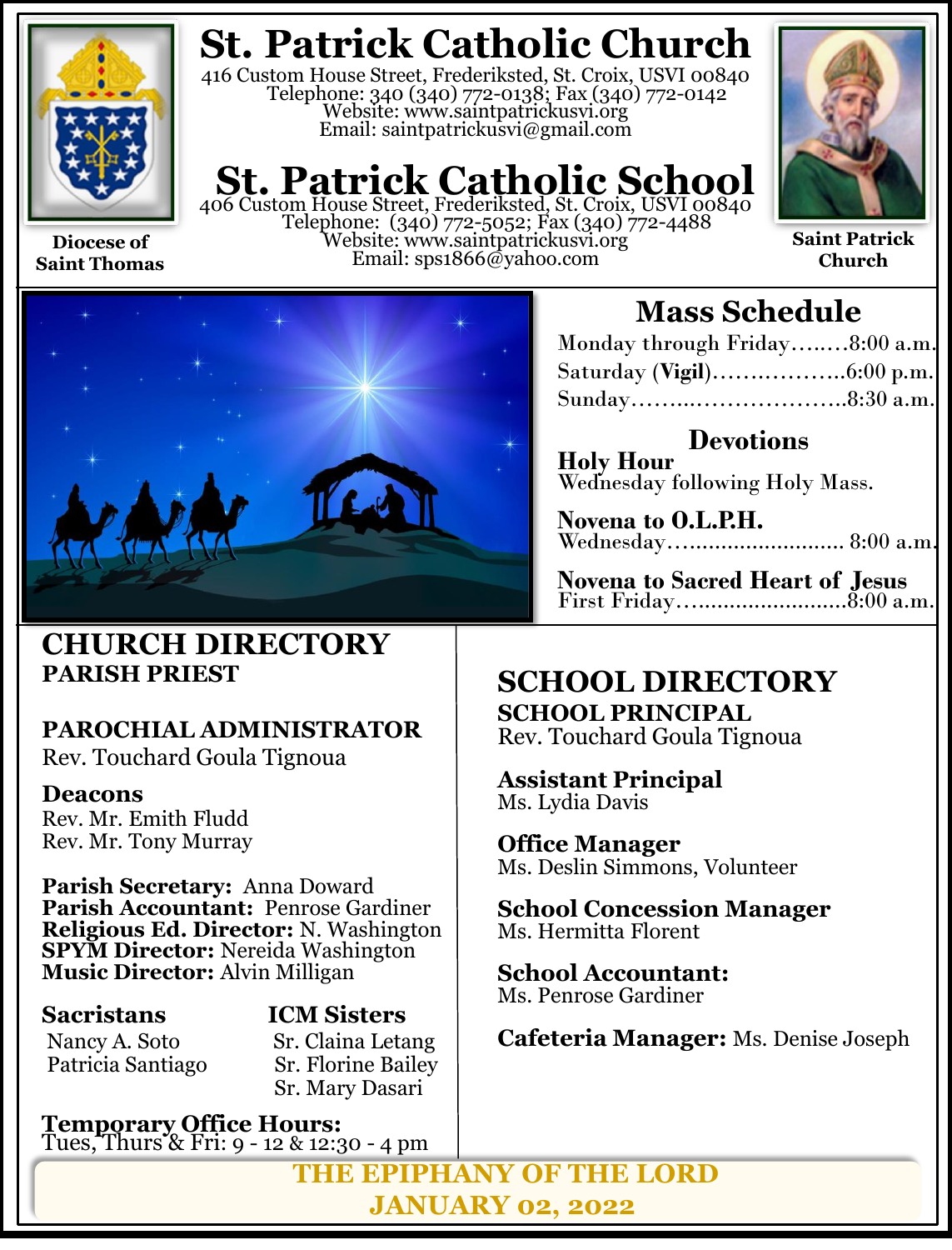## **THE EPIPHANY OF THE LORD JANURY 02, 2022**

## **MASS INTENTIONS**

**SATURDAY, January 01** New Year's Day **10:30 PM. – For Parishioners**

**SUNDAY, January 02 8:30 AM.** – Member of Sacred Heart Society

**MONDAY, January 03 8:00 AM.** + Joseph Wilson, Repose of Soul, Rb Family

**TUESDAY**, **January 04 8:00 AM.** - Fr. Boniface-Blanchard, Anniversary of Priestho Rb Doward fan

**WEDNESDAY, January 05** 8:00 AM. - Howard Brown, Birthday Blessings, Rb Godmoth

**THURSDAY, January 06** 8:00 AM. - Claudia Brown, Birthday blessings, Rb A. Doward

**FRIDAY, January 07 10:30 PM** - Deborah Johnson, Birthday Blessings, Rb Eloise Benjam

**SATURDAY, January 08 6:00 PM. +** Ludwig & Alma Doward, Repose of Soul, Rb Family

### **SCRIPTURE READINGS OF THE WEEK**

|      | <b>SUNDAY:</b>                           | Is 60:1-6        |
|------|------------------------------------------|------------------|
|      |                                          | Eph 3:2-3,5-6    |
|      |                                          | Mt 2:1-12        |
|      | <b>MONDAY:</b>                           | $1Jn 3:22-4:6$   |
|      | <b>Holy Name of Jesus</b>                | Mt 4:12-17,23-25 |
|      | <b>TUESDAY:</b>                          | $1Jn 4:7-10$     |
|      | USA Saint Elizabeth Ann Seton, Religious | Mk 6:34-44       |
| od,  | <b>WEDNESDAY:</b>                        | 1Jn 4:11-18      |
| nily | <b>USA Saint John Newman, Bishop</b>     | Mk 6;45-52       |
|      |                                          |                  |
| ገer  | <b>THURSDAY</b>                          | 1Jn 4:19-5:4     |
|      | <b>Saint Andre Bessette, Religious</b>   | Lk 4:14-22       |
| rd   | <b>FRIDAY</b>                            | 1Jn 5:5-13       |
|      | <b>Saint Raymond of Penafort, Priest</b> | Lk 5:12-16       |
|      |                                          |                  |
| nin  | SATURDAY:                                | 1Jn 5:14-21      |
| nily |                                          | Jn 3:22-30       |
|      |                                          |                  |

### *PRAY FOR THE SICK & SHUT-INS*

*Please pray that they may find comfort and healing in Christ.*

Steve Alexander, Olivia Anger, Nicholas Andrew, Marilyn Bailey, Eric Belcher, George Bondieumaitre, Debra Bruce, Virginia Burke, Fred Calvillo, William Carino, Ninon Gussman Carr, Norma Carillo, Paulette Christopher, Victorino Cruz, Matthew Donelley, Anna D'Souza, Norma Dyer, Harold Fisher, Sr. Kimberly Fludd, Johnetta Goodloe, Sarah Gordon, Dr. Amy Hardin, Enis Hilaire, Urla Isaac, Lidia Jiminez, Eleanor Johnson, Alma John, Ann Joseph, Electra Joseph, Edwin Josiah, Jeannie Krigger, T'Agho Lopez, Chamarla Louis, Felina Artigo, Gwendolyn Lucas, Kathleen Smith-Maccow, Marla Matthew, Carlos Matus, Luz Melendez, Beverly Nesbitt, Bevon Nicholas, Marilyn Nicks, Ann Parris, Fr. Simon Peter, Geralda Pickering, Michelle Gibbs Riviere, Carmen Russell, Henrietta Sandy, Jose Manuel Santana, Martha Lena St. Juste, Eric Thomas, Juan Valentin, Vincent Urgent, Inez Walker, Deacon Oliver Washington, Ann Weikel, Inez Williams, Simeon Williams, Curtis Williams, Joseph Wilson, Ingerborg McIntosh, William Lang, Anita Pulpul, Kemit Lewis, Noel Lercana, Bertille Samuel, Lewis Eugene, Vilma C. Johnson, Fanny Andrews Clarke, Kesha Tatum.

*(Please call the Church Office to add or remove names to/from this list Church)*

| <b>MASS ATTENDANCE - DECEMBER 26</b>                                                                                                                                                                                                                                                            | <b>SECOND COLLECTION FOR</b>                                                                                                                               |
|-------------------------------------------------------------------------------------------------------------------------------------------------------------------------------------------------------------------------------------------------------------------------------------------------|------------------------------------------------------------------------------------------------------------------------------------------------------------|
| <b>Saturday</b> 6:00pm Holy Mass Sunday 8:30am Holy Mass 75 Total 75                                                                                                                                                                                                                            | THE MONTH OF JANUARY                                                                                                                                       |
| <b>Christmas Eve 69, Christmas day 57 Total 126<br/>Preserve the Past Campaign in Progress</b><br>Our Church restoration project is in progress and your contribution is still<br>welcome. Please call the church office or contact a minister of hospitality for<br>the contribution envelope. | School SupportJan. 02<br>Maintenance Fund Jan. 08-09<br>Property Insurance Jan. 15-16<br>Capital ImprovementsJan, 22-23<br>Black & Indian MissionJan.29-30 |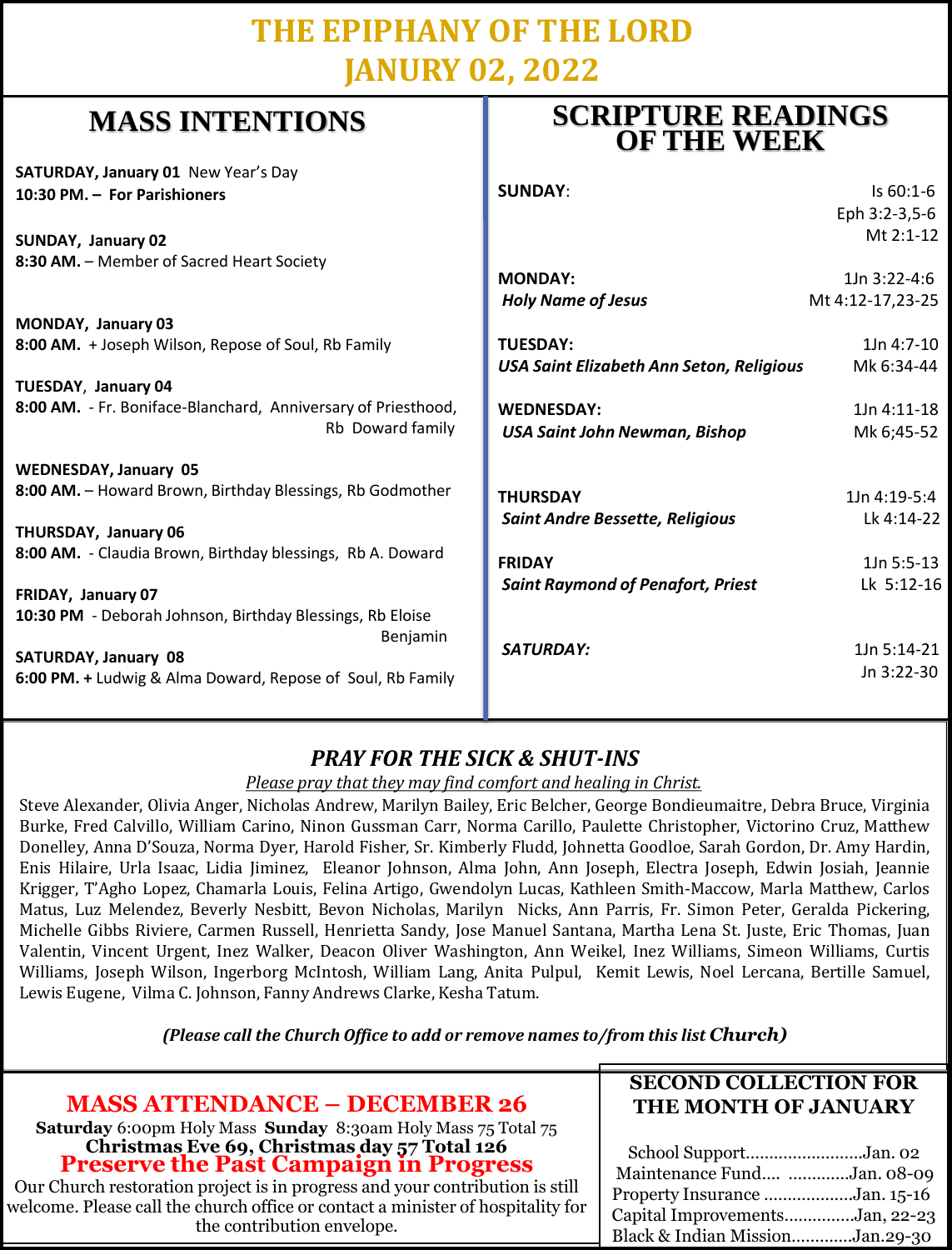## Announcements



#### **Seven Days Sanctuary Lamp Devotion**

The Sanctuary Lamp which burns in the Sanctuary of our church, the reminder of the Lord's Presence in the Most Holy Eucharist, will burn from January 2<sup>nd</sup> to January 8, For Fr. Touchard & Parishioners, Grace of Good Health & Protection. requested by Parishioner.

#### **Christmas Raffle Drawing Winners:**

**4 th Prize – Ticket # 9373 - \$500.00 Catherina Etiene.**

**3 rd . Prize – Ticket # 102912 - \$1,000.00 Jendal Richards.**

**2 nd . Prize – Ticket # 9977 - \$2,000.00 Kendel Christophe.**

**1 st . Prize – Ticket #101433 - \$5,000.00 Oran Roebuck.**

#### **Our Sincere Thanks to All.**

#### **First Fruit Offering**

As we begin this New Year of 2022, let us me mindful of the Goodness of God, He has unfold this Gift of a New Year to us. Let us be grateful to God and show our Gratitude with our First Offering. This offering help to defray the cost of the envelope system and the Church's mission. We Thank you!

#### Blessing of Homes

A tradition of popular piety as it relates to the Solemnity of Epiphany is the Blessing of Homes. The Traditional way of doing this is to use chalk to write on the home's entrance, 20+C+M+B+22 The letters C,M,B have meanings. They are the initials of the traditional names of the three Magi: Gasper, Melchior & Balthasar. They also abbreviate the Latin words Christus Mansionem Benedicat, " May God Bless the House". The + sign represents the cross and 2022 is the year. Then offer the following prayer.

"Visit, O Blessed Lord, this home with the gladness of your presence. Bless all who live and visit here with the gift of your love; and grant that we may manifest your love to each other and to all whose lives we touch. May we grow in grace and in the knowledge and love of you; guide, comfort, and strengthen us in peace, O Jesus Christ, now and forever. Amen".

#### **Bulletin announcements must be submitted to the Church Office by Wednesday at noon**

# Parish Information

#### **Sacrament of Baptism**

Fourth Sunday of each month. Please register your children at the Church Office. Present a copy of the child(ren) birth certificate(s). Classes for parents & godparents are on the 1st, 2<sup>nd</sup> and 3<sup>rd</sup> Tuesday from 6:00 p.m. until 7:00 p.m. each month.

#### **Sacrament of Marriage**

Please make arrangements with parish priest 6 months before your wedding.

#### **Confraternity of Christian Doctrine (CCD) Classes**

Classes are held every Sunday during the school year and begin with attendance and instruction in the classroom following 8:30 a.m. Holy Mass.

#### **Rite of Christian Initiation of Adults (RCIA) Classes**

RCIA is the journey of faith by which interested persons become members of the Roman Catholic Church. The program instructs adults to enter into full communion with the Catholic Church through Baptism and/or Confirmation and Holy Communion. To register, please call the church office at (340) 772-0138.

#### **Sacrament of Penance**

Confession is the sacrament that allows us to admit our faults and develop humility, but the most profound part is we get to experience Christ's gift of mercy.

Weekdays……………….…………….... 15 min. before Holy Mass Weekends………………………………. 30 min. before Holy Mass

#### **Funerals**

All funeral services begin at 10:30 a.m. Viewings at 9:30 am. No funerals are held on weekends. Arrangements must be made with the Church before funeral arrangements with the funeral home.

#### **Sacrament of the Anointing of the Sick**

Please call the rectory at (340) 772-0138 whenever a family member or friend is seriously ill or hospitalized.

#### **Parish Registration**

Parishioners who are 18 years and older are invited to register at the Church Office as well as become active and contributing members. We would like to maintain an upto-date listing of all St. Patrick parishioners. Registration also helps in providing quick services for the request and proof of miscellaneous church letters for individuals, Baptism, Confirmation, etc.